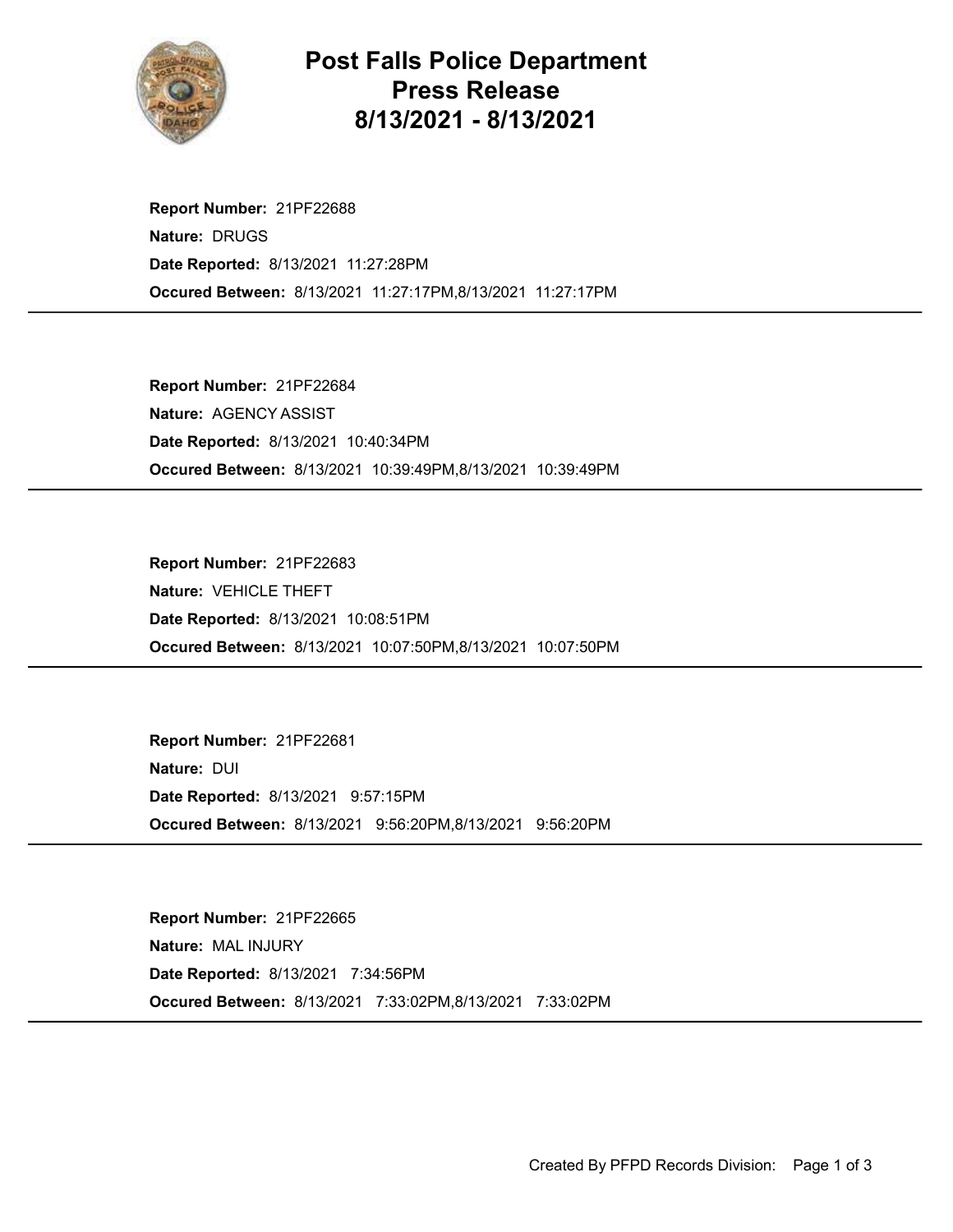Occured Between: 8/13/2021 4:55:37PM,8/13/2021 4:55:37PM Report Number: 21PF22649 Nature: ANIMAL NOISE Date Reported: 8/13/2021 4:58:24PM

Occured Between: 8/13/2021 3:41:42PM,8/13/2021 3:41:42PM Report Number: 21PF22637 Nature: RECOVERED PROP Date Reported: 8/13/2021 3:42:45PM

Occured Between: 8/13/2021 3:38:37PM,8/13/2021 3:38:37PM Report Number: 21PF22636 Nature: ABANDONED VEHIC Date Reported: 8/13/2021 3:41:22PM

Occured Between: 8/13/2021 1:44:05PM,8/13/2021 1:44:05PM Report Number: 21PF22622 Nature: ANIMAL CONTAIN Date Reported: 8/13/2021 1:45:18PM

Occured Between: 8/13/2021 12:46:28PM,8/13/2021 12:46:28PM Report Number: 21PF22612 Nature: MEDICAL ASSIST Date Reported: 8/13/2021 12:47:57PM

Occured Between: 8/13/2021 10:32:51AM,8/13/2021 10:32:51AM Report Number: 21PF22588 Nature: FOUND PROPERTY Date Reported: 8/13/2021 10:35:19AM